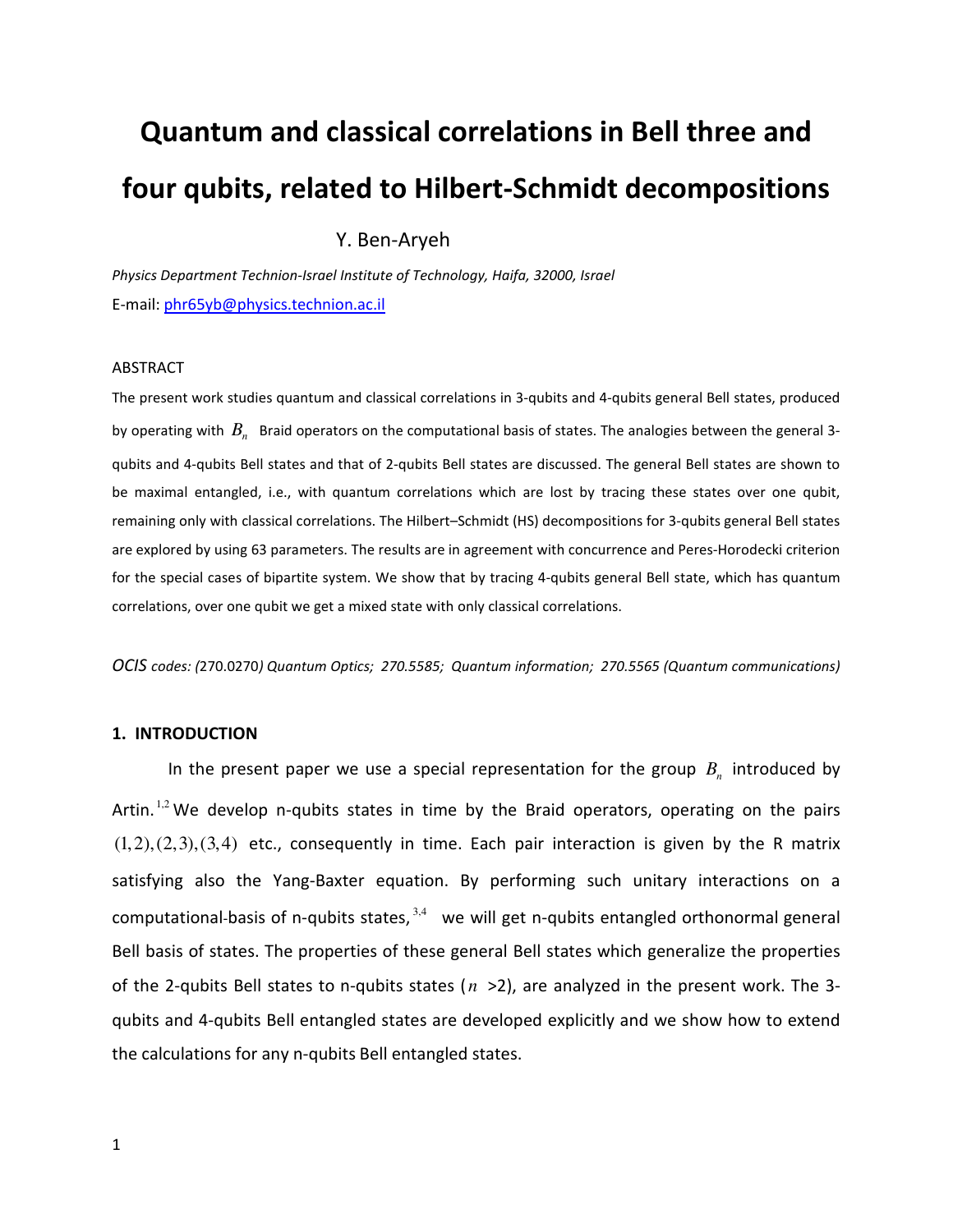While there are various analyses for quantifying entanglement in bipartite systems,  $5-10$ these analyses do not apply directly to large n-qubits systems (n>2). In the present work we analyze 3-qubits and 4-qubits systems by using Hilbert-Schmidt (HS) decompositions.<sup>11</sup> For 3qubits states the analysis is dependent on 63 parameters, while for 4-qubits states it is dependent on 255 parameters! Such analysis is related to the complexity of entanglement for large n-qubits states (n>2), and we show how these parameters can be related to experimental measurements. We find that for 3-qubits general Bell states we have only relatively small number of parameters which are different from zero, while many parameters vanish. We show how the maximal entanglement property of general Bell states is related to the HS parameters.

The present paper is arranged as follows:

In Section 2, I describe the special representation for the Braid operators satisfying  $B_n$  Artin group<sup>2</sup> relations, and correspondingly describe the universal R gate, satisfying the Yang-Baxter equation.<sup>12</sup> In Section 3, I develop the use of Braid  $B<sub>n</sub>$  operators for producing maximal entangled n-qubits states, referred here as general Bell states. We analyze especially the 3 qubits and 4-qubits general Bell entangled states. In Section 4, I show that by tracing 3-qubits Bell state over one qubit, I obtain a mixed state with only classical correlations which is related to concurrence analysis and Peres-Horodecki criterion of bipartite systems. In Section 5 the maximal entanglement property of the general Bell states is related to HS decompositions. I relate the HS decomposition of 3-qubits state to experimental measurements showing which measurements will include quantum correlations and which ones include only classical correlations. I show that by tracing 4-qubits Bell states over one qubit we remain only with classical correlations. In Section 6, I summarize the present results and conclusions.

# **2.** The Braid  $B_n$  group related to Pauli matrices

The *R* matrix is given in the present work by  $12$ :

$$
R = \frac{1}{\sqrt{2}} \begin{pmatrix} 1 & 0 & 0 & 1 \\ 0 & 1 & -1 & 0 \\ 0 & 1 & 1 & 0 \\ -1 & 0 & 0 & 1 \end{pmatrix}
$$
 (1)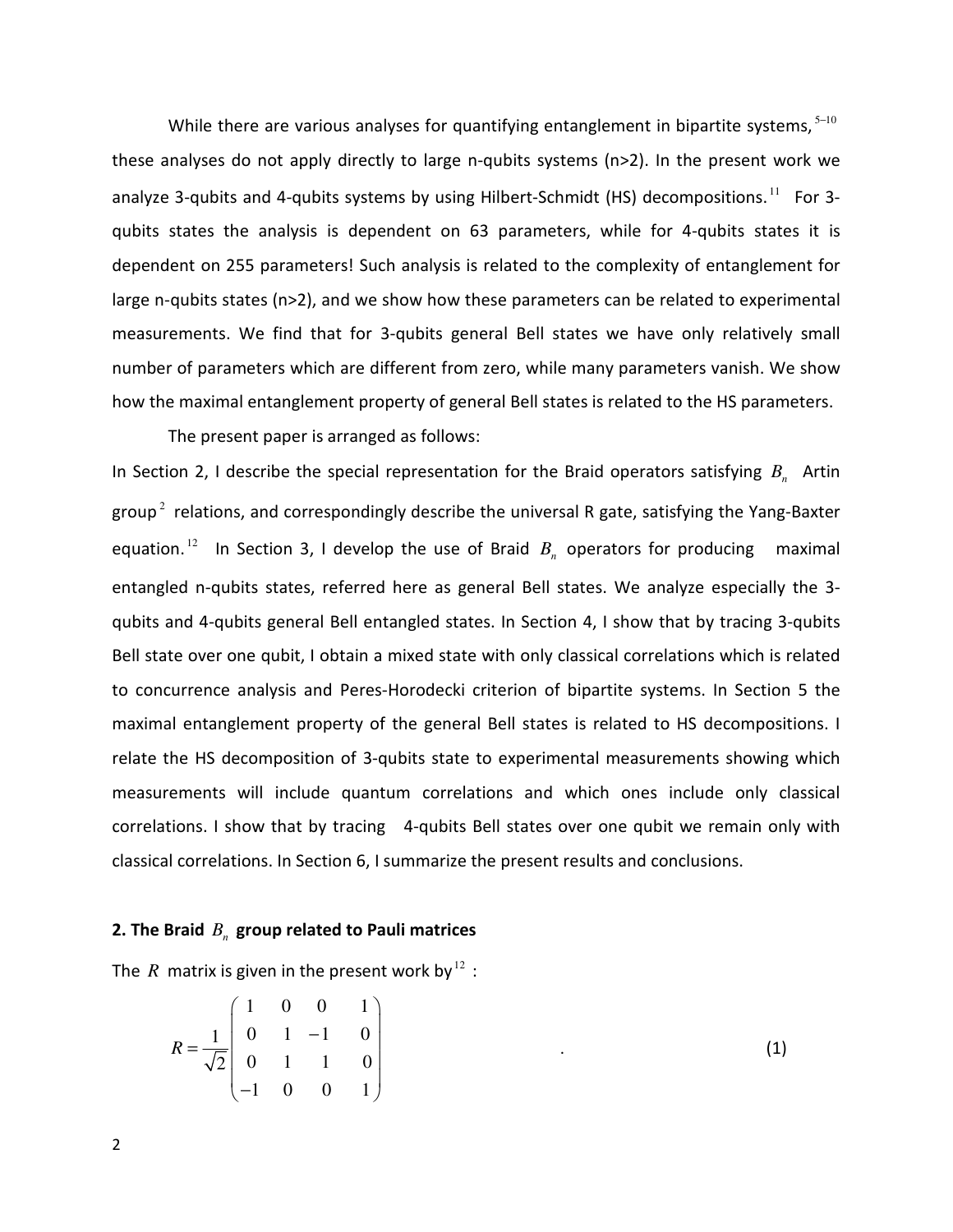Equation (1) satisfy also a special Yang-Baxter equation given by

$$
(R \otimes I) \cdot (I \otimes R) \cdot (R \otimes I) = (I \otimes R) \cdot (R \otimes I) \cdot (I \otimes R) \tag{2}
$$

Here the dot represents ordinary matrix multiplication, the symbol  $\otimes$  represents outer product, *I* is unit  $2 \times 2$  matrix, and where  $(R \otimes I)$  and  $(I \otimes R)$  are matrices of  $8 \times 8$ dimensions. The unitary R matrix can be considered in QC as a universal gate,  $12$  so that all entanglement processes in QC can be described by the *R* matrix satisfying the Yang Baxter equation, plus the use of local single qubit transformations.

We use for our system the finite representation discovered by Artin, $2$  where the generators  $\sigma_1, \sigma_2, \dots, \sigma_{n-1}$  satisfy the  $B_n$  group relations:

$$
B_n = \left\langle \begin{array}{cc} \sigma_1, \sigma_2, \cdots, \sigma_{n-1} \mid \sigma_i \sigma_j = \sigma_j \sigma_i & |i-j| > 1 ; \\ \sigma_i \sigma_j \sigma_i = \sigma_j \sigma_i \sigma_j & |i-j| = 1 & ; \quad \sigma_i \sigma_i^{-1} = I \end{array} \right\rangle \tag{3}
$$

For the  $B_n$  operators  $\sigma_1, \sigma_2, \dots, \sigma_{n-1}$ , operating, in our system, on the n-qubits states, we use the representation:

$$
\sigma_1 = R \otimes I \otimes I \cdots \otimes I \quad ;
$$
  
\n
$$
\sigma_2 = I \otimes R \otimes I \cdots \otimes I \quad ;
$$
  
\n
$$
\sigma_3 = I \otimes I \otimes R \cdots \otimes I \quad ;
$$
  
\n
$$
\tag{4}
$$

Here *R* is the unitary matrix given by (1), and *I* is the unit  $2 \times 2$  matrix. One should take into account that the operators *R* and *I* on the right side of (4) operate on the qubits  $1, 2, \dots, n$ , where *R* entangles two consequent qubits, and the *I* matrices represent qubits which are non-interacting. One should notice that for 3-qubits system we have in the present Braid group, 2 operators:  $\sigma_1 = R \otimes I$  and  $\sigma_2 = I \otimes R$  which are described by matrices of  $8 \times 8$ dimension. For the 4-qubits system we have 3 operators:  $\sigma_1 = R \otimes I \otimes I$ ,  $\sigma_2 = I \otimes R \otimes I$  and  $\sigma_3 = I \otimes I \otimes R$ , described by matrices of 16×16 dimension, etc.

 $\sigma_{n-1} = I \otimes I \otimes I \cdots \otimes I \otimes R$ 

The operator  $R_{i,i+1}$  entangling  $i'th$  and  $(i+1)'th$  qubits can be given as: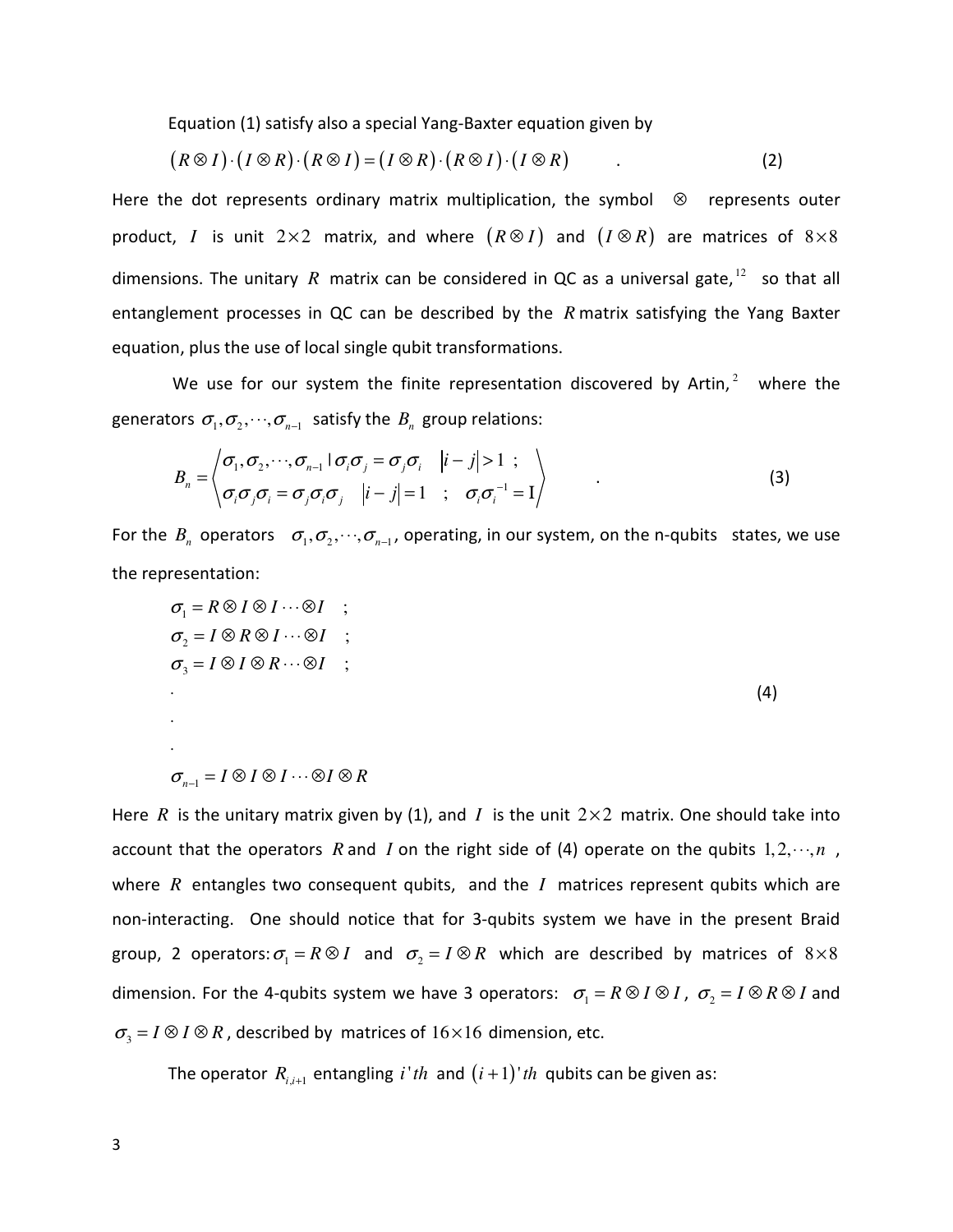$$
R_{i,i+1} = \frac{1}{\sqrt{2}} (I)_i \otimes (I)_{i+1} + \frac{i}{\sqrt{2}} \Sigma_{x,i} \otimes \Sigma_{y,i+1}
$$
 (5)

Here  $\Sigma_{x,i}$  and  $\Sigma_{y,i+1}$  are Pauli matrices operating on qubits *i* and *i* +1, correspondingly. (Notice that we use the notation  $\Sigma_x$ ,  $\Sigma_y$ ,  $\Sigma_z$  for the Pauli matrices, while the definitions  $\sigma_i$  are used for  $B_n$  operators). Equation (5) can be described also as

$$
R_{i,i+1} = \exp\left[i\frac{\pi}{4}\Sigma_{x,i}\otimes\Sigma_{y,i+1}\right]
$$
 (6)

The exponent in (6) can be related experimentally to Hamiltonian. Eqs. (5-6) are quite important as they relate the present  $B_n$  operators to multiplications of Pauli matrices (including the unit matrix *I* ).

 One should take into account that the operators *R* and *I* on the right side of (4) operate in the Braid diagram consequently on the qubits  $1, 2, \dots, n$ , where R entangles two consequent qubits and the *I* matrices represent qubits which are non-interacting.

By using (4) for a 3-qubits system we get the  $B_n$  operators

$$
\sigma_1 = R \otimes I \quad ; \quad \sigma_2 = I \otimes R \quad . \tag{7}
$$

These operators satisfy the Yang Baxter equation:

$$
\sigma_1 \sigma_2 \sigma_1 = \sigma_2 \sigma_1 \sigma_2 \tag{8}
$$

 I show in the following Sections that that maximal entangled 3-qubits or 4-qubits states can be obtained by operating with  $\sigma_1 \sigma_2$  or  $\sigma_1 \sigma_2 \sigma_3$  on the 3-qubits or 4-qubits computational basis-states, respectively. Although one can use different multiplications of  $\sigma_i$  operators, I found by some calculations that the use of such different multiplications would not lead to maximal entangled states by operating on the computational basis of states.

# 3. Three-qubits and four-qubits Bell-states related to the  $B_n$  group

 We denote, 1 0 0  $(1)$  $=\begin{pmatrix} 1 \\ 0 \end{pmatrix}$  and 0 1 1  $(0)$  $=\begin{pmatrix} 0 \\ 1 \end{pmatrix}$  as the two states of each qubit and the subscripts

*A B*, and *C* will refer to the first, second and third qubit, respectively. The computational basis of 3-qubits states  $3,4$  is given by the following equivalent forms: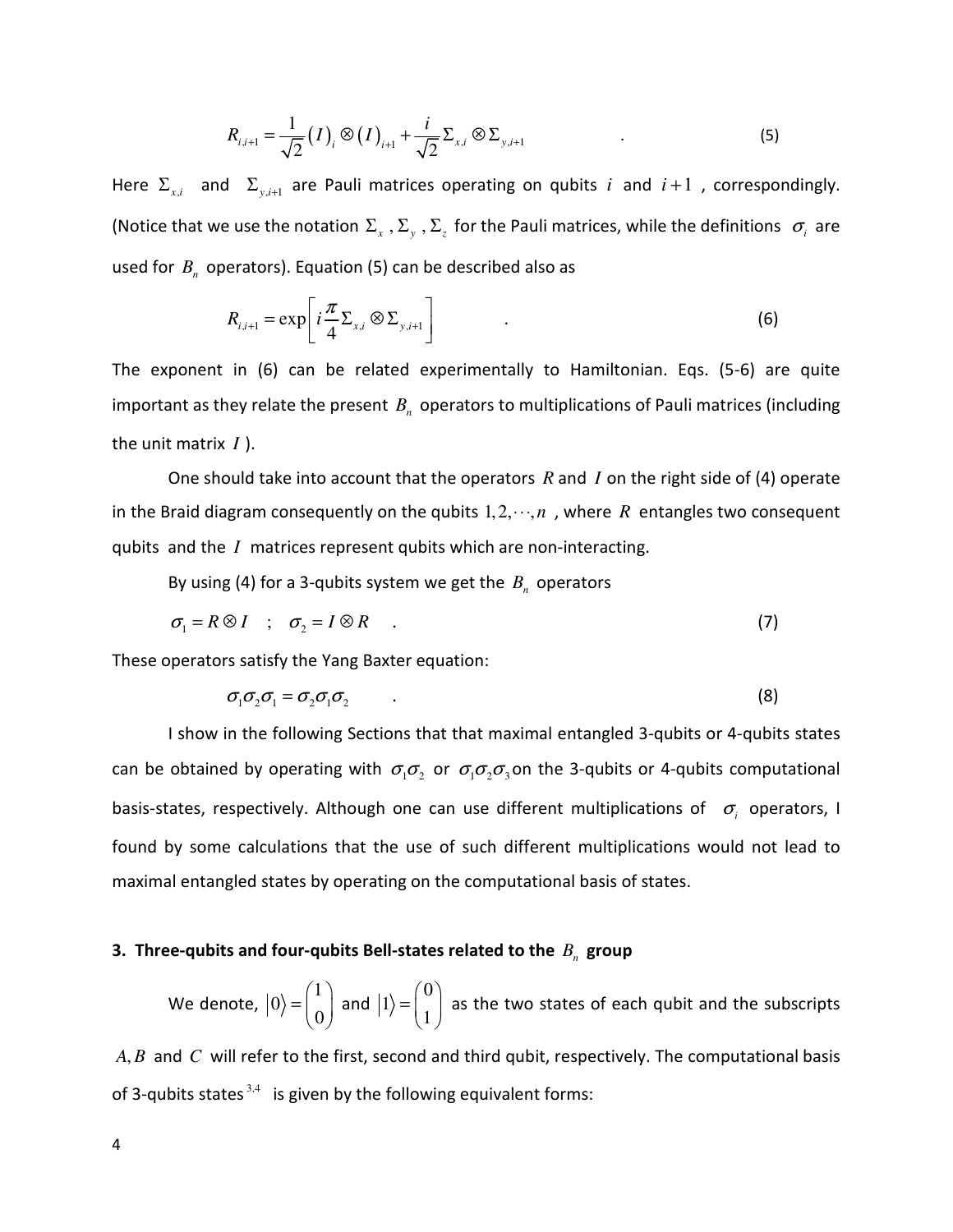$$
|C1\rangle = |0\rangle_A |0\rangle_B |0\rangle_C = \begin{pmatrix} 1 \\ 0 \end{pmatrix} \otimes \begin{pmatrix} 1 \\ 0 \end{pmatrix} \otimes \begin{pmatrix} 1 \\ 0 \end{pmatrix} ; \quad |C2\rangle = |0\rangle_A |0\rangle_B |1\rangle_C = \begin{pmatrix} 1 \\ 0 \end{pmatrix} \otimes \begin{pmatrix} 0 \\ 0 \end{pmatrix} ;
$$
  
\n
$$
|C3\rangle = |0\rangle_A |1\rangle_B |0\rangle_C = \begin{pmatrix} 1 \\ 0 \end{pmatrix} \otimes \begin{pmatrix} 0 \\ 1 \end{pmatrix} \otimes \begin{pmatrix} 1 \\ 0 \end{pmatrix} = ; \quad |C4\rangle = |0\rangle_A |1\rangle_B |1\rangle_C = \begin{pmatrix} 1 \\ 0 \end{pmatrix} \otimes \begin{pmatrix} 0 \\ 1 \end{pmatrix} \otimes \begin{pmatrix} 0 \\ 1 \end{pmatrix} ;
$$
  
\n
$$
|C5\rangle = |1\rangle_A |0\rangle_B |0\rangle_C = \begin{pmatrix} 0 \\ 1 \end{pmatrix} \otimes \begin{pmatrix} 1 \\ 0 \end{pmatrix} \otimes \begin{pmatrix} 1 \\ 0 \end{pmatrix} ; \quad |C6\rangle = |1\rangle_A |0\rangle_B |1\rangle_C = \begin{pmatrix} 0 \\ 1 \end{pmatrix} \otimes \begin{pmatrix} 1 \\ 0 \end{pmatrix} \otimes \begin{pmatrix} 0 \\ 1 \end{pmatrix} ;
$$
  
\n
$$
|C7\rangle = |1\rangle_A |1\rangle_B |0\rangle_C = \begin{pmatrix} 0 \\ 1 \end{pmatrix} \otimes \begin{pmatrix} 0 \\ 1 \end{pmatrix} \otimes \begin{pmatrix} 1 \\ 0 \end{pmatrix} ; \quad |C8\rangle = |1\rangle_A |1\rangle_B |1\rangle_C = \begin{pmatrix} 0 \\ 1 \end{pmatrix} \otimes \begin{pmatrix} 0 \\ 1 \end{pmatrix} \otimes \begin{pmatrix} 0 \\ 1 \end{pmatrix} .
$$
  
\n(9)

The notations  $|C1\rangle,|C2\rangle\cdots|C8\rangle$  will refer to the computational basis of states where these states can be described by 8-dimensional vectors. In the *i th*' entry of the vector  $|Ci\rangle$   $(i = 1, 2, \dots, 8)$  one gets 1, and in all other entries one gets 0. For example,

$$
|C1\rangle = \begin{pmatrix} 1 \\ 0 \\ 0 \\ 0 \\ 0 \\ 0 \\ 0 \\ 0 \end{pmatrix} ; \quad |C3\rangle = \begin{pmatrix} 0 \\ 0 \\ 1 \\ 0 \\ 0 \\ 0 \\ 0 \\ 0 \end{pmatrix} ; \quad |C7\rangle = \begin{pmatrix} 0 \\ 0 \\ 0 \\ 0 \\ 0 \\ 0 \\ 1 \\ 0 \end{pmatrix} . \tag{10}
$$

The present Bell entangled states for a 3-qubits system are obtained by operating on the states vectors of (9) with  $\sigma_1 \cdot \sigma_2 = (R \otimes I) \cdot (I \otimes R)$  . By operating with the matrix  $\sigma_1 \cdot \sigma_2$  on the computational basis of states vectors (9) we get the corresponding Bell entangled basis of states for 3-qubits system. The Bell entangled basis of states are then given by superposition of computational states and it is convenient to write them in the following form: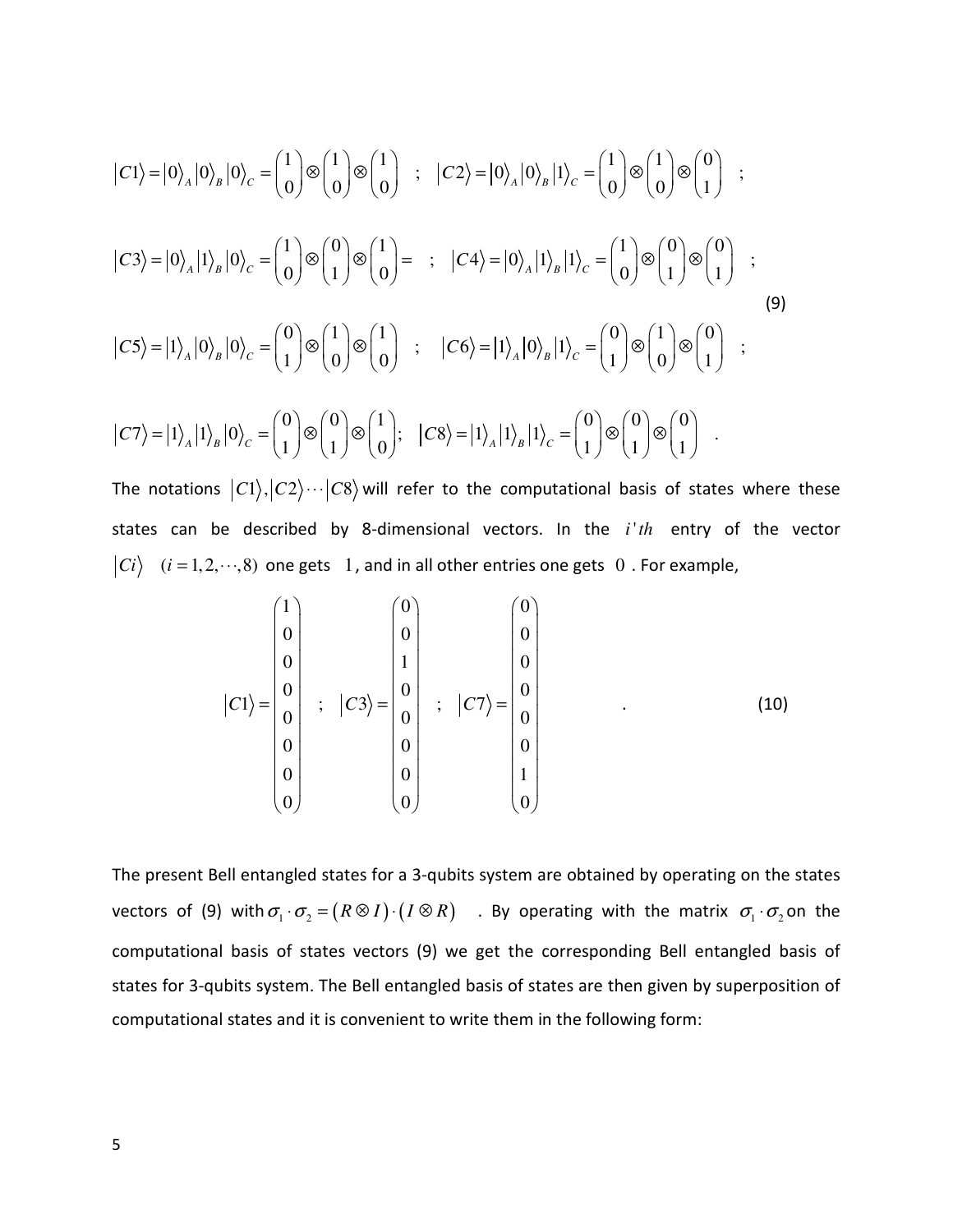$$
2|B1\rangle \equiv |0\rangle_{A}|0\rangle_{B}|0\rangle_{C} - |0\rangle_{A}|1\rangle_{B}|1\rangle_{C} - |1\rangle_{A}|0\rangle_{B}|1\rangle_{C} - |1\rangle_{A}|1\rangle_{B}|0\rangle_{C} ;\n2|B2\rangle \equiv |0\rangle_{A}|0\rangle_{B}|1\rangle_{C} + |0\rangle_{A}|1\rangle_{B}|0\rangle_{C} + |1\rangle_{A}|0\rangle_{B}|0\rangle_{C} - |1\rangle_{A}|1\rangle_{B}|1\rangle_{C} ;\n2|B3\rangle \equiv -|0\rangle_{A}|0\rangle_{B}|1\rangle_{C} + |0\rangle_{A}|1\rangle_{B}|0\rangle_{C} + |1\rangle_{A}|0\rangle_{B}|0\rangle_{C} + |1\rangle_{A}|1\rangle_{B}|1\rangle_{C} ;\n2|B4\rangle \equiv |0\rangle_{A}|0\rangle_{B}|0\rangle_{C} + |0\rangle_{A}|1\rangle_{B}|1\rangle_{C} + |1\rangle_{A}|0\rangle_{B}|1\rangle_{C} - |1\rangle_{A}|1\rangle_{B}|0\rangle_{C} ;\n2|B5\rangle \equiv -|0\rangle_{A}|0\rangle_{B}|1\rangle_{C} - |0\rangle_{A}|1\rangle_{B}|0\rangle_{C} + |1\rangle_{A}|0\rangle_{B}|0\rangle_{C} - |1\rangle_{A}|1\rangle_{B}|1\rangle_{C} ;\n2|B6\rangle \equiv |0\rangle_{A}|0\rangle_{B}|0\rangle_{C} - |0\rangle_{A}|1\rangle_{B}|1\rangle_{C} + |1\rangle_{A}|0\rangle_{B}|1\rangle_{C} + |1\rangle_{A}|1\rangle_{B}|0\rangle_{C} ;\n2|B7\rangle \equiv |0\rangle_{A}|0\rangle_{B}|0\rangle_{C} + |0\rangle_{A}|1\rangle_{B}|1\rangle_{C} - |1\rangle_{A}|0\rangle_{B}|1\rangle_{C} + |1\rangle_{A}|1\rangle_{B}|0\rangle_{C} ;\n2|B8\rangle \equiv |0\rangle_{A}|0\rangle_{B}|1\rangle_{C} - |0\rangle_{A}|1\rangle_{B}|0\rangle_{C} + |1\rangle_{A}|0\rangle_{B}|0\rangle_{C} + |1\rangle_{A}|1\rangle_{B}|1\rangle_{C} .
$$

Using (4-5),  $\sigma_1 \cdot \sigma_2$  can be written as

$$
\sigma_1 \cdot \sigma_2 = \frac{1}{2} \left\{ \left[ (I)_A \otimes (I)_B + i (\Sigma_x)_A \otimes (\Sigma_y)_B \right] \otimes (I)_C \right\} \cdot \left\{ (I)_A \otimes \left[ (I)_B \otimes (I)_C + i (\Sigma_x)_B \otimes (\Sigma_y)_C \right] \right\} \quad (12)
$$

By using multiplications of Pauli matrices (12) can be simplified into the form

$$
\sigma_1 \cdot \sigma_2 = \frac{1}{2} \left\{ (I)_A \otimes (I)_B \otimes (I)_C + i (\Sigma_x)_A \otimes (\Sigma_y)_B \otimes (I)_C + \frac{1}{2} \left\{ i (I)_A \otimes (\Sigma_x)_B \otimes (\Sigma_y)_C + i (\Sigma_x)_A \otimes (\Sigma_z)_B \otimes (\Sigma_y)_C \right\} \right\}
$$
\n(13)

The results obtained in (11) can be related to the form of  $\sigma_1 \cdot \sigma_2$  given in (13), as by operating the sum of terms of (13) on the computational state  $|Ci\rangle$ , we get a corresponding maximal entangled state  $|Bi\rangle$  (i =1, 2,...,8). Any one of the 3-qubits Bell states includes superposition of 4 multiplications with equal probability (i.e., real amplitudes are either 1 or -1), and each state in the same multiplication belongs to a different qubit. This property is analogous to the 2-qubit Bell states property, where we have two multiplications with equal probability and the first and second state in each Bell state belong to the first and second qubit, respectively.

The computational basis for 4-qubits states is given by: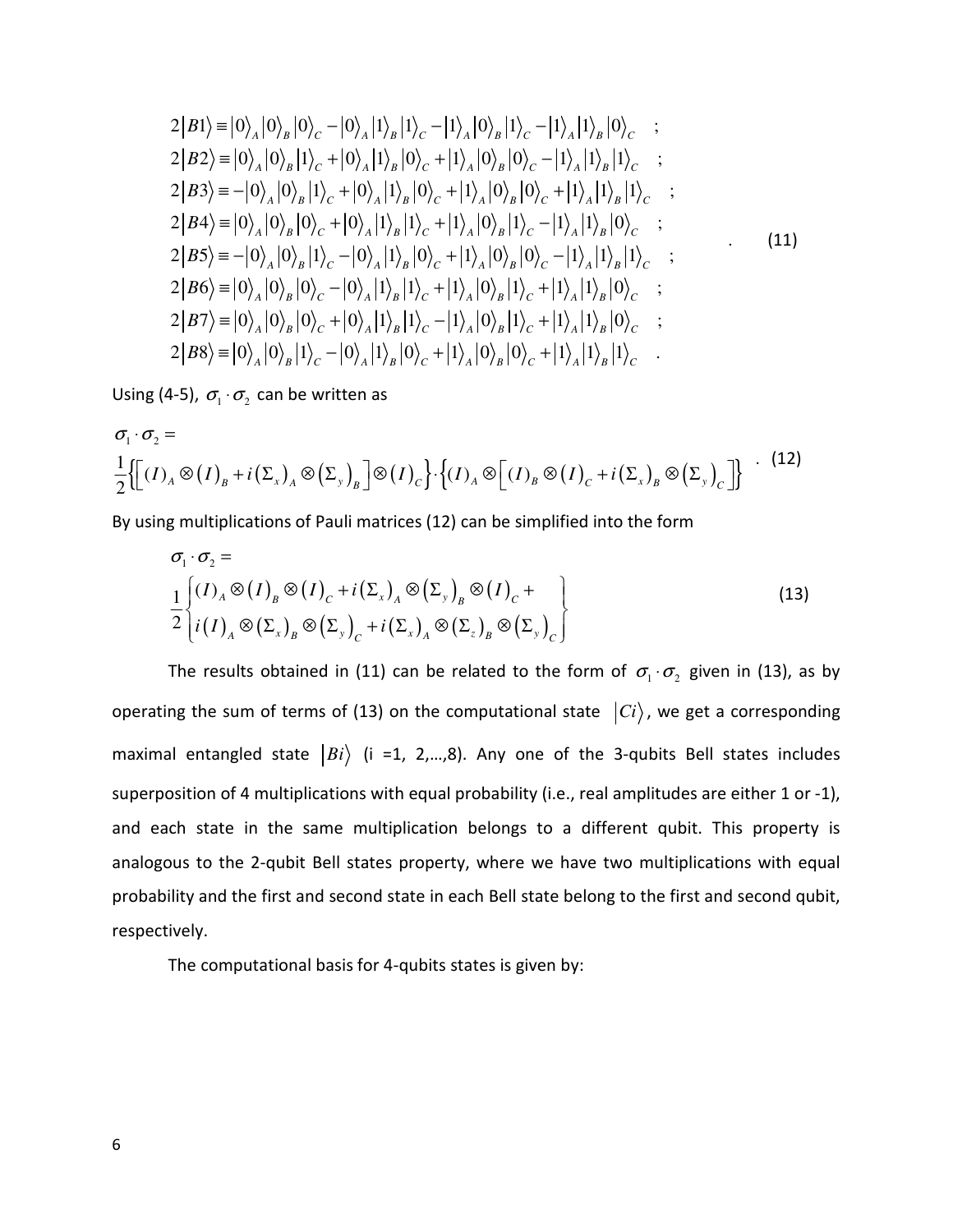$$
|C'1\rangle = |0\rangle_A |0\rangle_B |0\rangle_C |0\rangle_D ; |C'2\rangle = |0\rangle_A |0\rangle_B |0\rangle_C |1\rangle_D ;|C'3\rangle = |0\rangle_A |0\rangle_B |1\rangle_C |0\rangle_D ; |C'4\rangle = |0\rangle_A |0\rangle_B |1\rangle_C |1\rangle_D ;|C'5\rangle = |0\rangle_A |1\rangle_B |0\rangle_C |0\rangle_D ; |C'6\rangle = |0\rangle_A |1\rangle_B |0\rangle_C |1\rangle_D ;|C'7\rangle = |0\rangle_A |1\rangle_B |1\rangle_C |0\rangle_D ; |C'8\rangle = |0\rangle_A |1\rangle_B |1\rangle_C |1\rangle_D ;|C'9\rangle = |1\rangle_A |0\rangle_B |0\rangle_C |0\rangle_D ; |C'10\rangle = |1\rangle_A |0\rangle_B |0\rangle_C |1\rangle_D ;|C'11\rangle = |1\rangle_A |0\rangle_B |1\rangle_C |0\rangle_D ; |C'12\rangle = |1\rangle_A |0\rangle_B |1\rangle_C |1\rangle_D ;|C'13\rangle = |1\rangle_A |1\rangle_B |0\rangle_C |0\rangle_D ; |C'14\rangle = |1\rangle_A |1\rangle_B |0\rangle_C |1\rangle_D ;|C'15\rangle = |1\rangle_A |1\rangle_B |1\rangle_C |0\rangle_D ; |C'10\rangle = |1\rangle_A |1\rangle_B |1\rangle_C |1\rangle_D ;|C'15\rangle = |1\rangle_A |1\rangle_B |1\rangle_C |0\rangle_D ; |C'10\rangle = |1\rangle_A |1\rangle_B |1\rangle_C |1\rangle_D ;
$$

These states can be described by 16-dimensional vectors  $|C'i\rangle$  where in the i'th entry one gets 1, and in all other entries one gets zero.

Any 4-qubits Bell state  $|B'i\rangle$  is obtained by operating with  $\sigma_1 \cdot \sigma_2 \cdot \sigma_3 = (R \otimes I \otimes I) \cdot (I \otimes R \otimes I) \cdot (I \otimes I \otimes R)$  on corresponding state  $|C(i)\rangle$  from the 16 computational vector states (i=1, 2,...,16). It is straightforward to find the  $16\times16$  matrix  $\sigma_1 \cdot \sigma_2 \cdot \sigma_3$  and the complete orthonormal basis of 4-qubits Bell vector-states  $|B|i\rangle$ , using the present method. For the simplicity of presentation I give here only the 4-qubits state  $|B|$ <sup>1</sup>) which is obtained by operating with  $\sigma_1 \cdot \sigma_2 \cdot \sigma_3$  on the computational 16-dimensional vector  $|C|$ , which has 1 in the first entry, and zero in all other entries. I get:

$$
\sqrt{8|B'1\rangle} = |0\rangle_A |0\rangle_B |0\rangle_C |0\rangle_D - |0\rangle_A |0\rangle_B |1\rangle_C |1\rangle_D - |0\rangle_A |1\rangle_B |0\rangle_C |1\rangle_D - |0\rangle_A |1\rangle_B |1\rangle_C |0\rangle_D.
$$
\n
$$
-|1\rangle_A |0\rangle_B |0\rangle_C |1\rangle_D - |1\rangle_A |0\rangle_B |1\rangle_C |0\rangle_D - |1\rangle_A |1\rangle_B |0\rangle_C |0\rangle_D + |1\rangle_A |1\rangle_B |1\rangle_C |1\rangle_D.
$$
\n(15)

Any Bell 4-qubits state will include superposition of  $2^{n-1} = 8$  multiplications with equal probabilities, in which each state in the same multiplication belongs to a different qubit, from the 4 different qubits, as demonstrated in (15) for  $|B|$ . It is quite straight forward to relate these properties to generalization of (13) to  $\sigma_1 \cdot \sigma_2 \cdot \sigma_3$ , obtaining, by (6), superposition of 8 multiplications of the Pauli matrices, where by operating with each multiplication on the computational vectors  $|C'i\rangle$ , we get a corresponding term in the maximal entangled Bell state  $\ket{B'i}$  (i=1, 2, ...,16). It is easier, however, to operate directly the 16-dimensional matrix  $\sigma_1 \cdot \sigma_2 \cdot \sigma_3$  on the computational basis of states.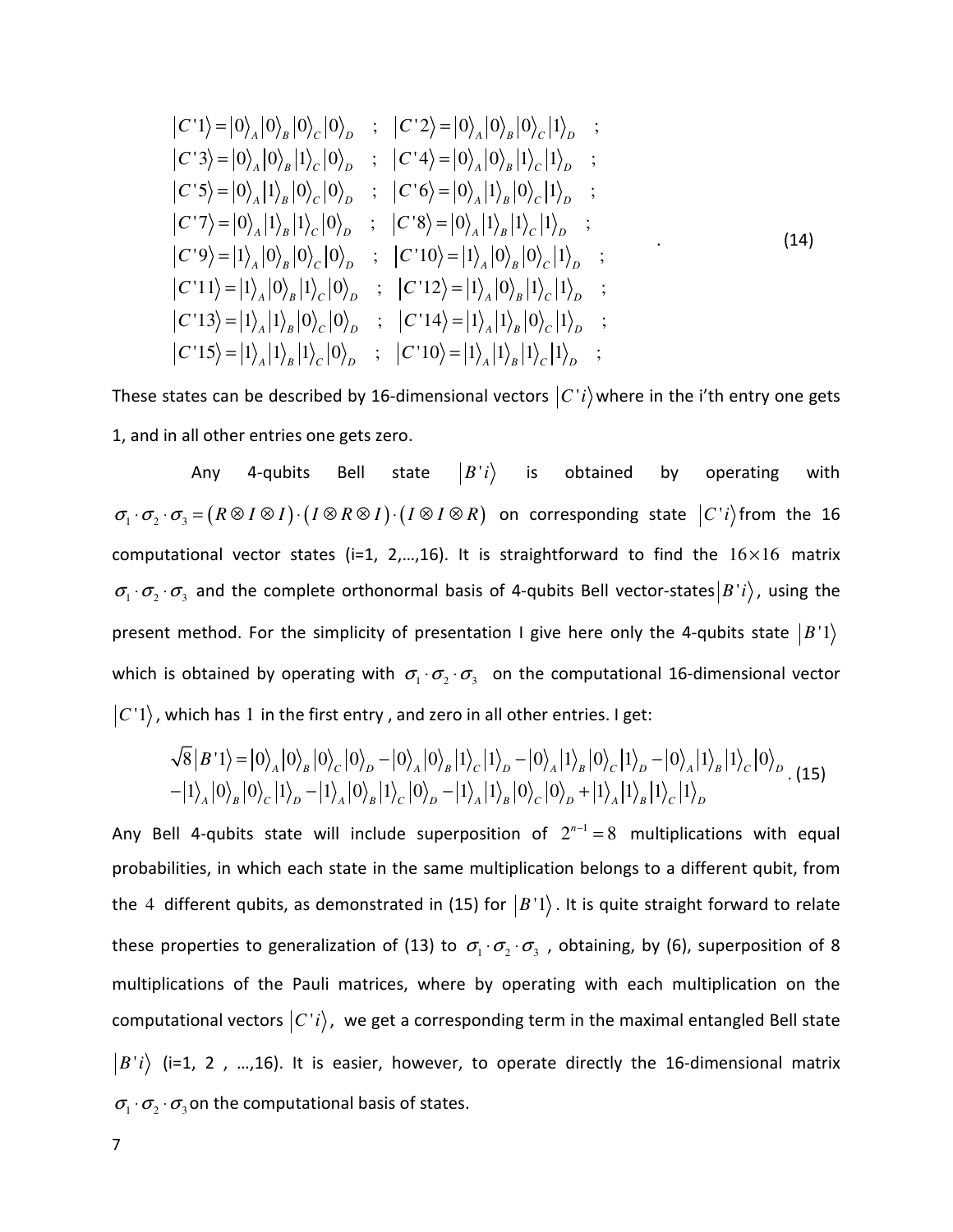The method analyzed above can be generalized for implementing any n-qubits Bell states by operating with the matrix  $\sigma_1 \cdot \sigma_2 \cdots \sigma_{n-1}$  on the computational states  $|C1\rangle,|C2\rangle,\cdots,|C2^n\rangle$  . Any Bell state obtained by this method will include  $2^{n-1}$  multiplications , with equal probability, where different states in the same multiplication represent different qubits. In our previous examples we found for the 2-qubits -Bell-states  $2^{n-1} = 2$  multiplications, for the 3-qubits, <sup>1</sup>  $2^{n-1} = 4$  multiplications, and for the 4-qubits state of (15),  $2^{n-1} = 8$ multiplications . The application of this method for any n-qubits system is straight forward but the computation becomes quite complicated for a system with a large number of qubits due to entanglement complexity.

## 4. Three-qubits Bell entangled states related to concurrence and separability

Concurrence and separability properties have been analyzed mainly for bipartite systems.<sup>5-10</sup> We are interested, however, in the analysis for 3-qubits and 4-qubits systems. Therefore, we will relate in the next Section, such systems to HS decompositions which leads to a more complete description for entanglement of such states. I would like to show, however, in the present Section that the present analysis for 3-qubits Bell states is in agreement with concurrence and separability properties for bipartite systems.

Considering a pure state  $|\Psi\rangle$  of qubits pair, then, the concurrence  $C(|\Psi\rangle)$  of this state is defined to be  $5-8$ 

$$
C(|\Psi\rangle) = |\langle \Psi | \tilde{\Psi} \rangle| \tag{16}
$$

Here the tilde denotes spin flip operation

$$
\left| \tilde{\Psi} \right\rangle = \Sigma_{y} \otimes \Sigma_{y} \left| \Psi^{*} \right\rangle \tag{17}
$$

 $\ket{\Psi^*}$  is given by the complex conjugate of  $\ket{\Psi}$  , in the standard basis  $\{ |00\rangle, |01\rangle, |10\rangle, |11\rangle \}$ , and  $\Sigma_{y}$  is the Pauli spin operator 0 0 *i i*  $(0 -i)$  $\begin{pmatrix} 0 & 0 \end{pmatrix}$ . The spin flip operation takes the state of each qubit in a pure product state to the orthogonal state so that the concurrence of a pure product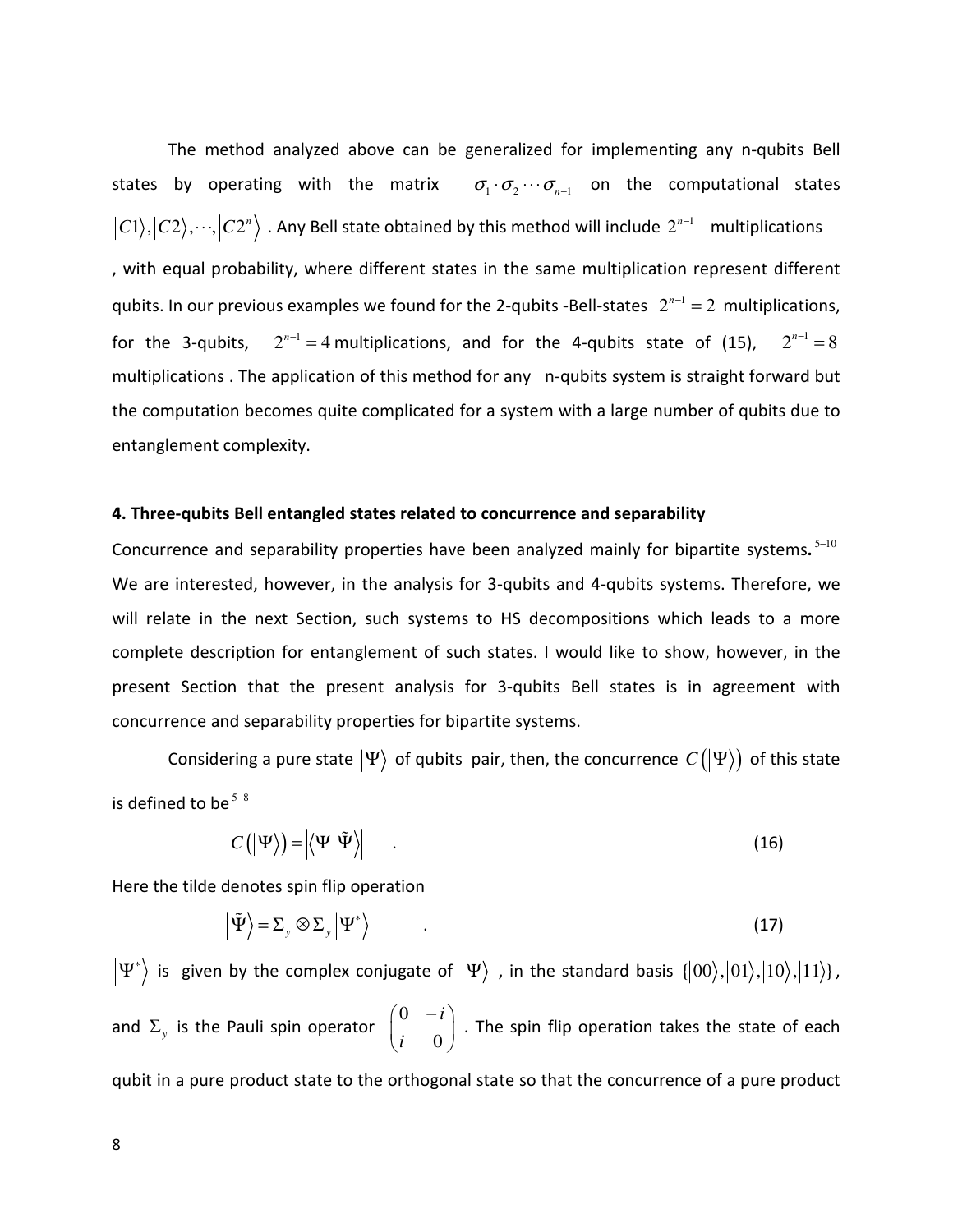state is zero. On the other hand a completely entangled state such as 2-qubits Bell state is invariant under spin flip so that for such state the concurrence  $C(|\Psi\rangle)$  takes the value 1 which is the maximal possible value of*C* .

For the more general case in which the density matrix can be mixed, the "spin flip" density matrix is defined to be  $5-8$ 

$$
\tilde{\rho}_{A,B} = \left(\Sigma_{y} \otimes \Sigma_{y}\right) \rho^{*}_{A,B} \left(\Sigma_{y} \otimes \Sigma_{y}\right) \tag{18}
$$

Here the asterisk denotes complex conjugation. The product  $\langle \rho_{A,B} \tilde{\rho}_{A,B} \rangle$  has only real and nonnegative values and the square roots of these eigenvalues in decreasing order are  $\lambda_1, \lambda_2, \lambda_3, \lambda_4$ . Then, the concurrence of the density matrix  $\rho_{_{A,B}}$  is defined as

$$
C_{AB} = \max\{\lambda_1 - \lambda_2 - \lambda_3 - \lambda_4, 0\}
$$
\n(19)

We find the interesting point that by taking the density matrix of any 3-qubits Bell  $|Bi\rangle\langle Bi|$  (*i* = 1, 2, . . ., 8) entangled state and by tracing over any single qubit (A, or B, or C) the mixed 2-qubits states is obtained with concurrence equal to zero. It quite easy to verify this result by making the calculation for a typical example given as

$$
4\rho_{A,B} = 4Tr_C|B1\rangle\langle B1| = (|0\rangle_A|0\rangle_B - |1\rangle_A|1\rangle_B)(\langle 0|_A\langle 0|_B - \langle 1|_A\langle 1|_B)
$$
  
+  $(|0\rangle_A|1\rangle_B + |1\rangle_A|0\rangle_B)(\langle 1|_A\langle 0|_B + \langle 0|_A\langle 1|_B)$  (20)

In the standard basis this density matrix can be written as

$$
4\rho_{A,B} = \begin{pmatrix} 1 & 0 & 0 & -1 \\ 0 & 1 & 1 & 0 \\ 0 & 1 & 1 & 0 \\ -1 & 0 & 0 & 1 \end{pmatrix} = 4\rho_{A,B}^* \tag{21}
$$

The product  $\rho_{_{A,B}}\tilde{\rho}_{_{A,B}}$  is calculated and given by

$$
\rho_{A,B}\tilde{\rho}_{A,B} = \rho_{A,B}\left(\Sigma_{y}\otimes\Sigma_{y}\right)\rho^{*}_{A,B}\left(\Sigma_{y}\otimes\Sigma_{y}\right) = \frac{1}{8}\begin{pmatrix} 1 & 0 & 0 & -1 \\ 0 & 1 & 1 & 0 \\ 0 & 1 & 1 & 0 \\ -1 & 0 & 0 & 1 \end{pmatrix}
$$
(22)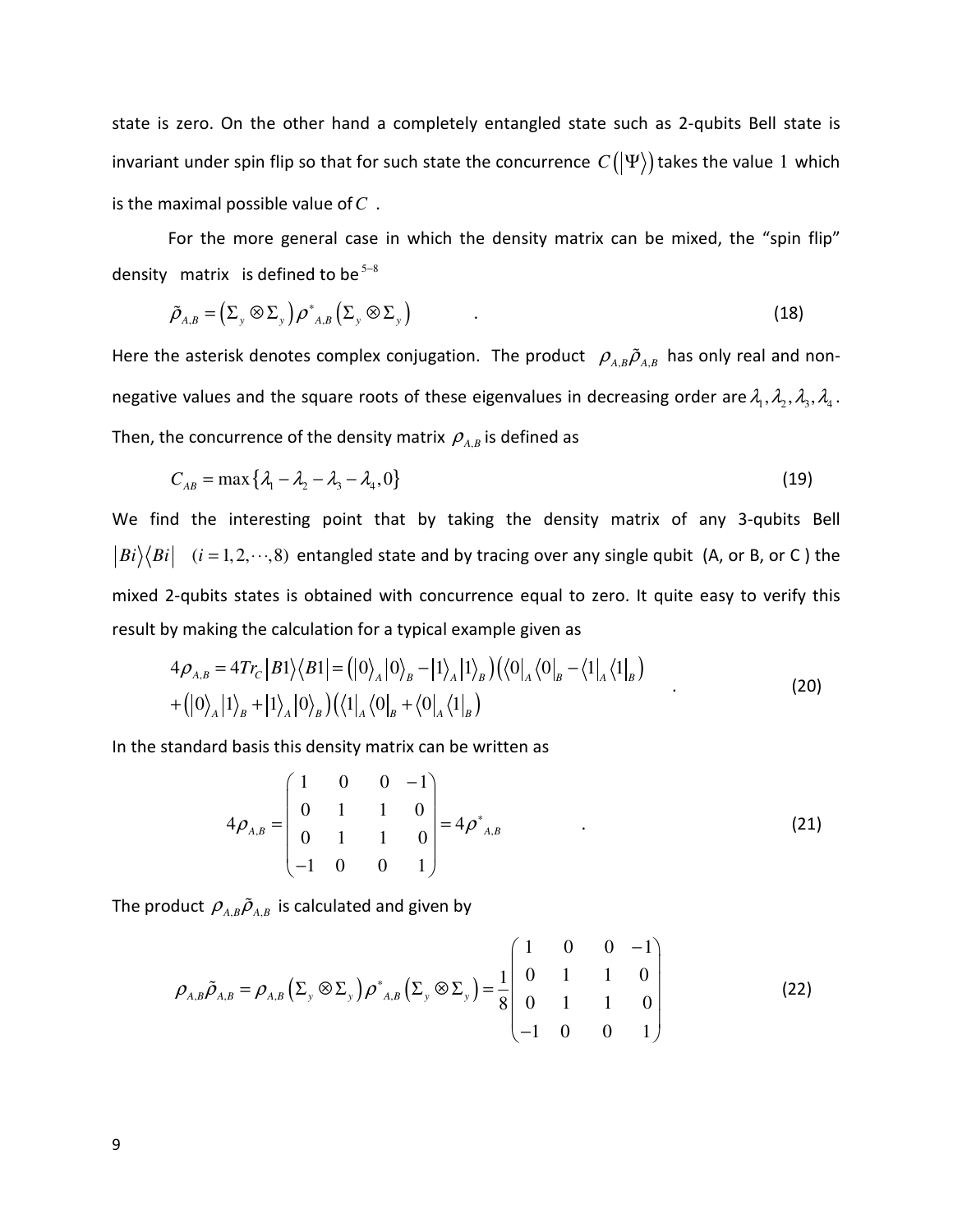It is quite easy to find that the square roots of the eigenvalues of (22) are given by  $1 - \frac{1}{2} - \frac{1}{2}$ ,  $\frac{1}{3} - \frac{1}{4}$  $\frac{1}{2}$  ;  $\lambda_3 = \lambda_4 = 0$ 2  $\lambda_1 = \lambda_2 = \frac{1}{2}$ ;  $\lambda_3 = \lambda_4 = 0$  so that according to (19) the concurrence is 0, which means that after tracing over the qubit  $C$ , we remain with the 2-qubits mixed state which has only classical correlations. The same conclusion is obtained using Peres-Horodecki criterion.<sup>9,10</sup> Following this criterion we partly transpose (PT) the density matrix  $\rho_{_{A,B}}$  for the qubit B as  $k\big>_B\big< l\big|_B\to\big| l\big>_B\big< k\big|_B\quad;\quad l,k=1,2\;\text{ and leave the qubit A unchanged. Then the PT of }\;\rho_{_{A,B}}\text{ is given}\;.$ in the standard basis by

$$
4\rho_{A,B}(PT) = \begin{pmatrix} 1 & 0 & 0 & 1 \\ 0 & 1 & -1 & 0 \\ 0 & -1 & 1 & 0 \\ 1 & 0 & 0 & 1 \end{pmatrix}
$$
 (23)

The eigenvalues of  $\rho_{A,B}(PT)$  are  $1/2$ ; $1/2$ ; $0$ ; $0$ . As they are non-negative  $\rho_{_{A,B}}$  is 'separable' so that it includes only classical correlations.

 Although we have made explicit calculation for one example, due to symmetry properties of the entangled states of (11) we get the following general conclusion: By tracing any qubit from any Bell entangled 3-qubits given by (11) we get a mixed state which has zero concurrence and separable density matrix , so that it includes only classical correlations. In a pictorial description: Assuming that we have Bell entangled 3-qubits state and we send the three qubits to Alice, Bob and Charles, respectively, which are far, each from the other. If we ignore any measurement made by one of them (e.g. by Charles) then the other two (e.g. Alice and Bob) can have only classical correlations between them.

 I find also that by tracing any Bell state for large n-qubits system, over any n-2 qubits of such system we get 2-qubits mixed state which is separable with zero concurrence. This result can be demonstrated by tracing the 4-qubits density matrix of (15) over qubits C, and D. Then the calculation leads to the density matrix (21) which as shown previously is separable with zero concurrence. In this way we can relate large n-qubits state to bipartite system. However, I find that for large n-qubits system ( $n>2$ ) the analysis by HS decomposition will be better than the previous ones,  $5-10$  but more complicated. We will show in the next Section that by using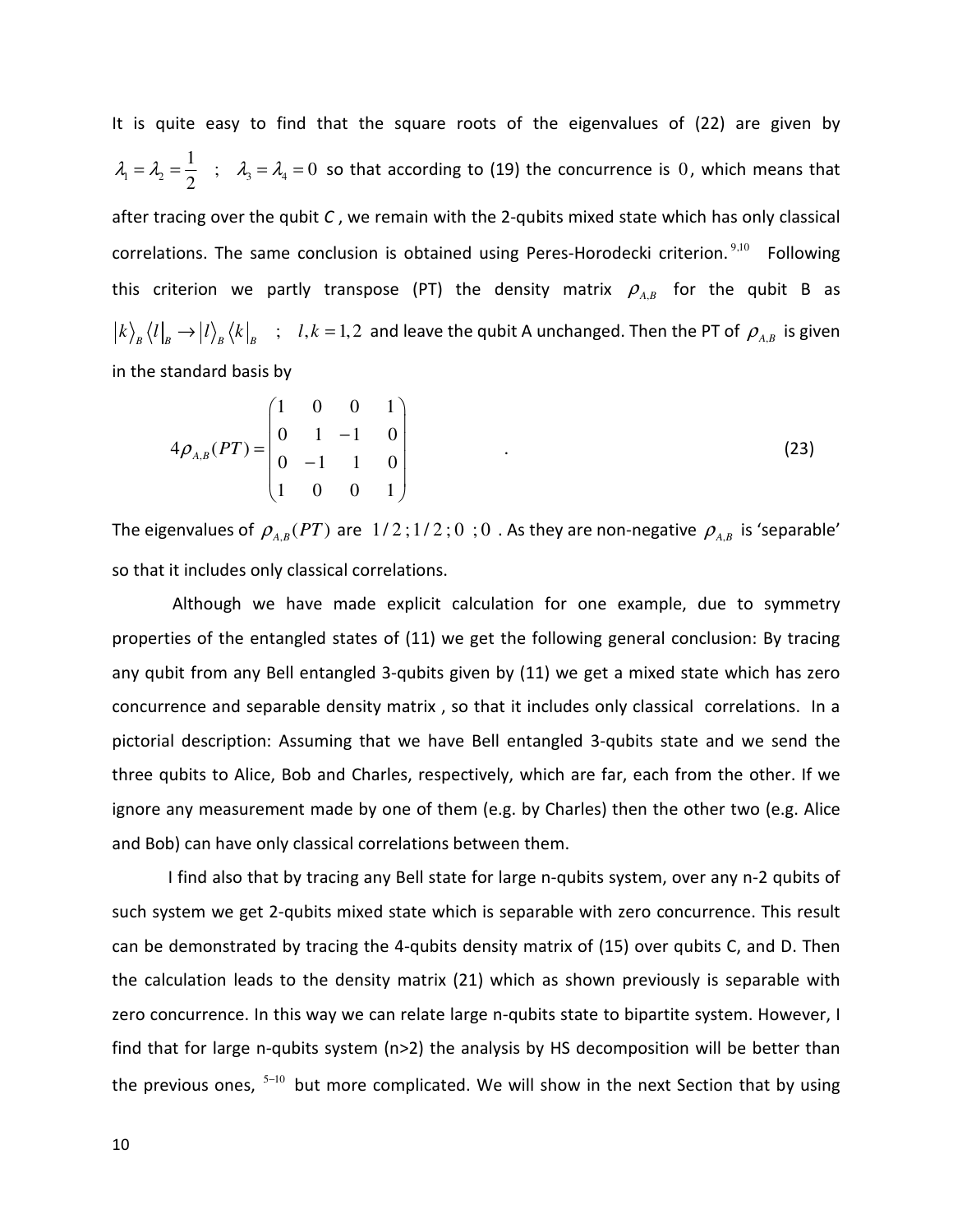the HS decomposition that the general Bell states for the 3-qubits and 4-qubits are maximal entangled, and entanglement properties can be related to HS parameters.

## 5. Properties of entangled Bell states related to HS decompositions

The mean value of Hermitian operator *O* in an Hilbert-space *H* , described by density matrix  $\rho$  , is given by

$$
\langle O \rangle = Tr(\rho O) \tag{24}
$$

We can find a set of operators  $O$  so that (24) can be solved, uniquely for  $\rho$ . In order to determine the density operator of n-qubits system,  $2^{2n} - 1$  real numbers are required (because  $\rho$  is Hermitian, satisfying  $Tr \rho = 1$  ). We need therefore  $2^{2n} - 1$  independent observable by which we can determine  $\rho$  (and for pure states  $tr(\rho^2)$  = 1).

 For 3-qubits system denoted by A, B and C we use the HS representation of the density  $matrix:$ <sup>11</sup>

$$
\rho = \frac{1}{8} \left\{ \sum_{m,n=1}^{3} t_{mn} (I)_A \otimes (I)_e + (\vec{r} \cdot \vec{\Sigma})_A \otimes (I)_B \otimes (I)_c + (I)_A \otimes (\vec{s} \cdot \vec{\Sigma})_B \otimes (I)_C + (I)_A \times (I)_B \otimes (\vec{f} \cdot \vec{\Sigma})_C \right\}
$$
\n
$$
\rho = \frac{1}{8} \left\{ \sum_{m,n=1}^{3} t_{mn} (I)_A \otimes (\Sigma_m)_B \otimes (\Sigma_n)_C + \sum_{k,l=1}^{3} o_{kl} (\Sigma_k)_A \otimes (I)_B \otimes (\Sigma_l)_C + \sum_{k,l=1}^{3} f_{ij} (\Sigma_i)_A \otimes (\Sigma_j)_B \otimes (I)_C + \sum_{\alpha,\beta,\gamma=1}^{3} G_{\alpha\beta\gamma} (\Sigma_\alpha)_A \otimes (\Sigma_\beta)_B \otimes (\Sigma_\gamma)_C \right\}
$$
\n(25)

Here *I* denotes the unit  $2 \times 2$  matrix,  $\otimes$  denotes outer product, the three Pauli matrices are represented by  $\Sigma$  $\vec{\Sigma}$  ,  $\vec{r}, \vec{s}$  $\rightarrow$ and  $\vec{p}$  $\vec{p}$  are 3-dimensional parameters vectors, and summations over Pauli matrices are given by  $\Sigma_m$ ,  $\Sigma_n$ ,  $\Sigma_k$ ,  $\Sigma_i$ ,  $\Sigma_j$ ,  $\Sigma_\alpha$ ,  $\Sigma_\beta$ ,  $\Sigma_\gamma$   $(m, n, k, l, i, j, \alpha, \beta, \gamma = 1, 2, 3)$ .

We find that a pure 3-qubits entangled state is described by 63 parameters: 9 for  $\vec{r}, \vec{s}$  $\vec{r}, \vec{s}$  , and  $\vec{p}$  $\vec{p}$  , 27 for  $t_{mn}, o_{kl}$ , and  $f_{ij}$ , and 27 for  $G_{\alpha\beta\gamma}$ . These coefficients can be obtained by tracing the multiplication of  $\rho$  by the corresponding term in (25). For example:

$$
t_{mn} = Tr \{ \rho(I)_A \otimes (\Sigma_m)_B \otimes (\Sigma_n)_C \} ; G_{\alpha\beta\gamma} = Tr \{ \rho(\Sigma_\alpha)_A \otimes (\Sigma_\beta)_B \otimes (\Sigma_\gamma)_C \} .
$$
 (26)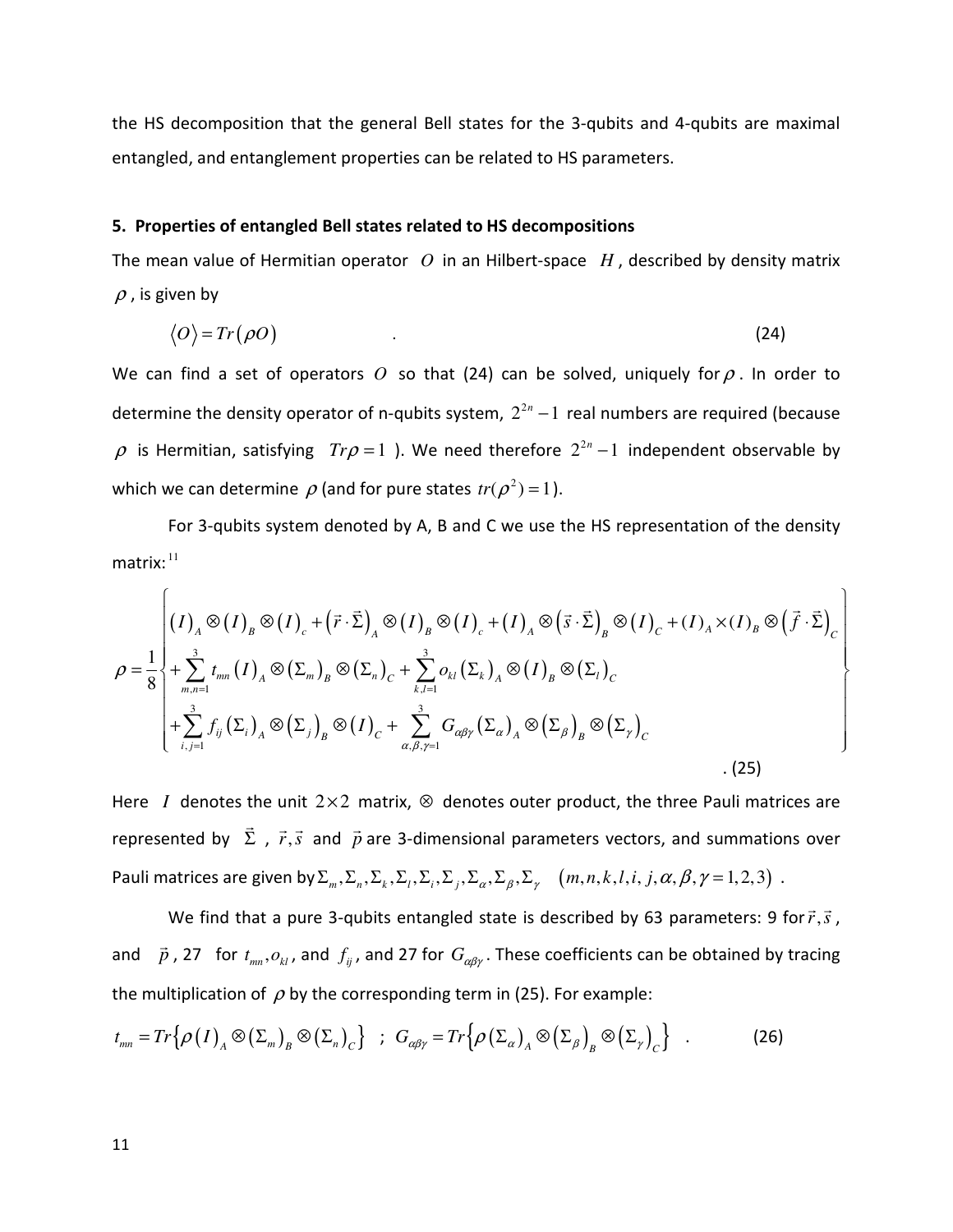I find that the parameters  $\vec{r}, \vec{s}$  $\rightarrow$ and  $\vec{p}$  $\vec{p}$  are obtained by measurements in one arm of a measurement device,  $t_{mn}, o_{kl}$  and  $f_{ij}$ , are obtained by measurement in the corresponding two arms of the measuring device, and  $G_{\alpha\beta\gamma}$  are obtained by the corresponding measurements in the three arms of the measurement device.

A GHZ entangled state  $13,14$  can be described as:

$$
|\psi\rangle = \frac{|1\rangle_A |1\rangle_B |1\rangle_C + |0\rangle_A |0\rangle_B |0\rangle_C}{\sqrt{2}} \tag{27}
$$

By using the density matrix for this state, and (25) we get by straight forward calculations:  $11$ 

$$
G_{122} = G_{212} = G_{221} = -1 \quad ; \quad t_{33} = o_{33} = f_{33} = G_{111} = 1 \tag{28}
$$

All other parameters are equal to zero. I find that the quantum correlations in the GHZ state are included in the  $G_{\alpha\beta\gamma}$  parameters which are obtained by measurements on the three arms of a measuring device. Although the HS decomposition of the GHZ state includes the parameters  $t_{33}, o_{33}, f_{33}$  obtained by measurements in two arms of the device, they do not include quantum correlations, as they are obtained in different two pairs of arms. As one can notice from (25) the  $t_{33}$  parameter is obtained by measurements in B and C arms, the  $o_{33}$  parameter is obtained from measurements in A and C arms, and  $f_{33}$  from arms A and B. In order to get quantum correlations we need to have interference terms in the same pair of arms and since we do not get such interference, quantum correlations are not included in the two arms measurements.

It is interesting to find that the pure maximal entangled states of (11) have similar properties so that all quantum correlations are included in the  $G_{\alpha\beta\gamma}$  parameters, which correspond to measurements in three arms. Let us present the HS decompositions for some of the  $B_n$  entangled states of  $(11)$ :

For 
$$
|B_1\rangle
$$
:  $G_{113} = G_{311} = G_{131} = -1$ ;  $t_{22} = o_{11} = f_{33} = G_{333} = 1$ ;  
\nFor  $|B_3\rangle$ :  $G_{333} = G_{311} = G_{131} = t_{22} = o_{11} = f_{33} = -1$ ;  $G_{113} = 1$ ;  
\nFor  $|B_7\rangle$ :  $t_{22} = G_{131} = -1$ ;  $o_{11} = f_{33} = G_{333} = G_{113} = G_{311} = 1$ . (29)

I find the interesting point that that the absolute values of these parameters are the same for all pure 3-qubits  $B_n$  entangled states, and only some of the signs are different as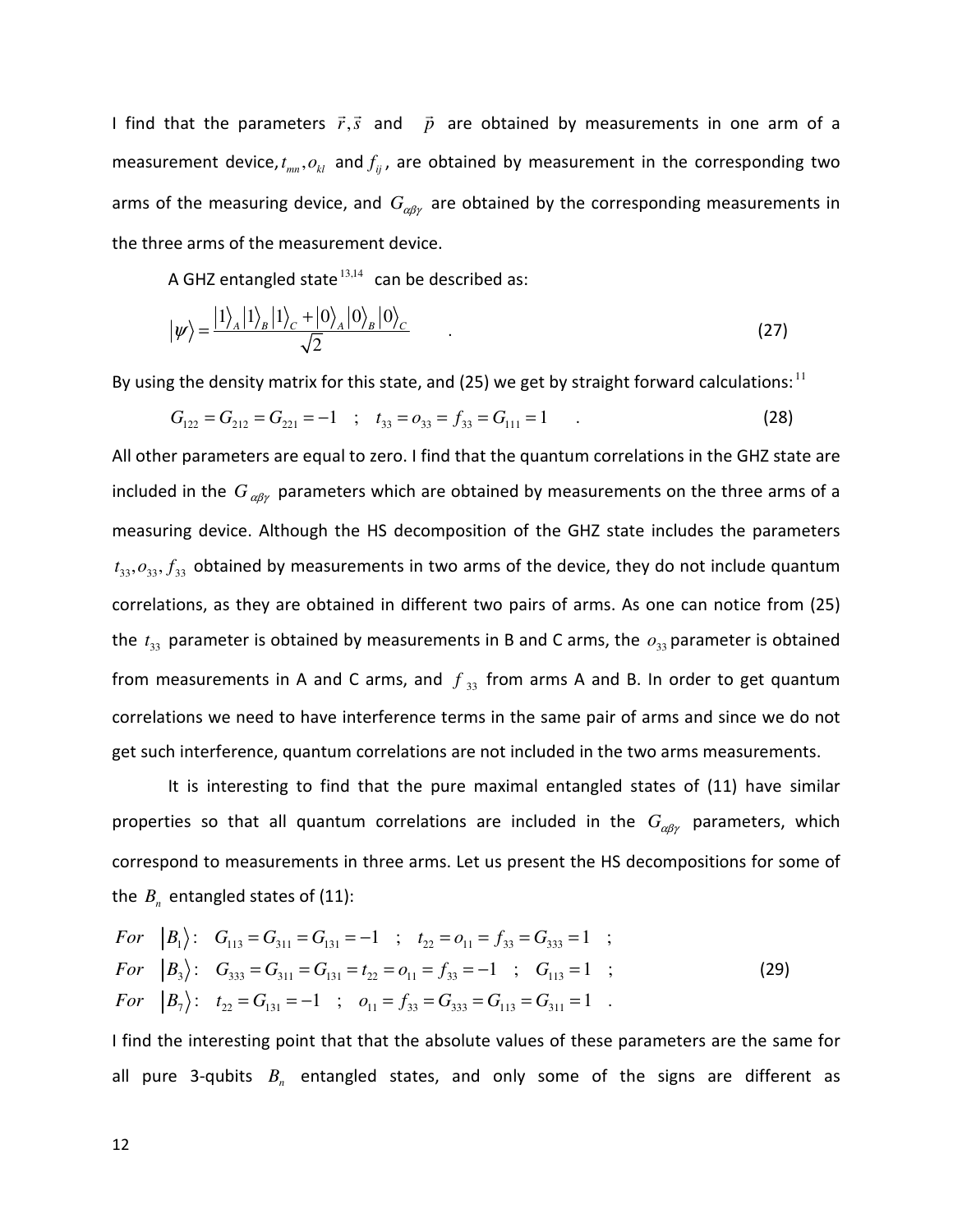demonstrated in (29), for three  $B<sub>n</sub>$  entangled states. I notice here again that the two arms parameters  $t_{22}, o_{11}, f_{33}$  are obtained from measurements in different pairs of arms so that they do not include quantum correlations. This conclusion is in agreement with the analysis which have been made in Section 4, where it has been shown that by tracing 3-qubits  $B_n$  entangled states over one qubit we get a separable state<sup>9,10</sup> with zero concurrence<sup>5–8</sup> which has only classical correlations. So, in order to get the quantum correlations we need to measure the 3 qubits corresponding here to the three arms of a measuring device.

 One might define the 3-qubits Bell states as states of GHZ type, but one should take into account that the 3-qubits states of (11) form a complete orthogonal basis of maximal entangled states. Also these states have been related to the  $B<sub>n</sub>$  group and their production can be obtained by consequent two qubits entangling processes. Each such two-qubits entangling process can be described by (5), where experimentally the Hamiltonian of such process can easily be related to the exponent in Eq. (6).

 It is straightforward to generalize the use of density matrix of 3-qubits states given by (25), to the density matrix of 4 qubits system. However, such decomposition will be very complicated, since it depend on 255 ( $2^{2n}-1$ ) terms, where for 4-qubits Bell state, 16 of them are no-vanishing. The quantum correlations of the 4-qubit Bell state will be included in 4 qubits measurements, in analogy to the result that quantum correlations for 3-qubits Bell state are included in 3-qubits measurements. I use in the following analysis a simple method showing by HS decomposition that the 4-qubits Bell state are maximal entangled. By tracing 4-qubits Bell entangled state over one qubit we get a mixed state and the HS decomposition can be made also to such mixed state. I will show in one example that by tracing 4-qubits Bell state over one qubit we lose all quantum correlations and remain with only classical ones. Due to symmetries included in 4-qubits Bell states, these properties are general for any 4-qubits Bell-state.

By tracing the 4-qubits Bell state of (15) we get:

13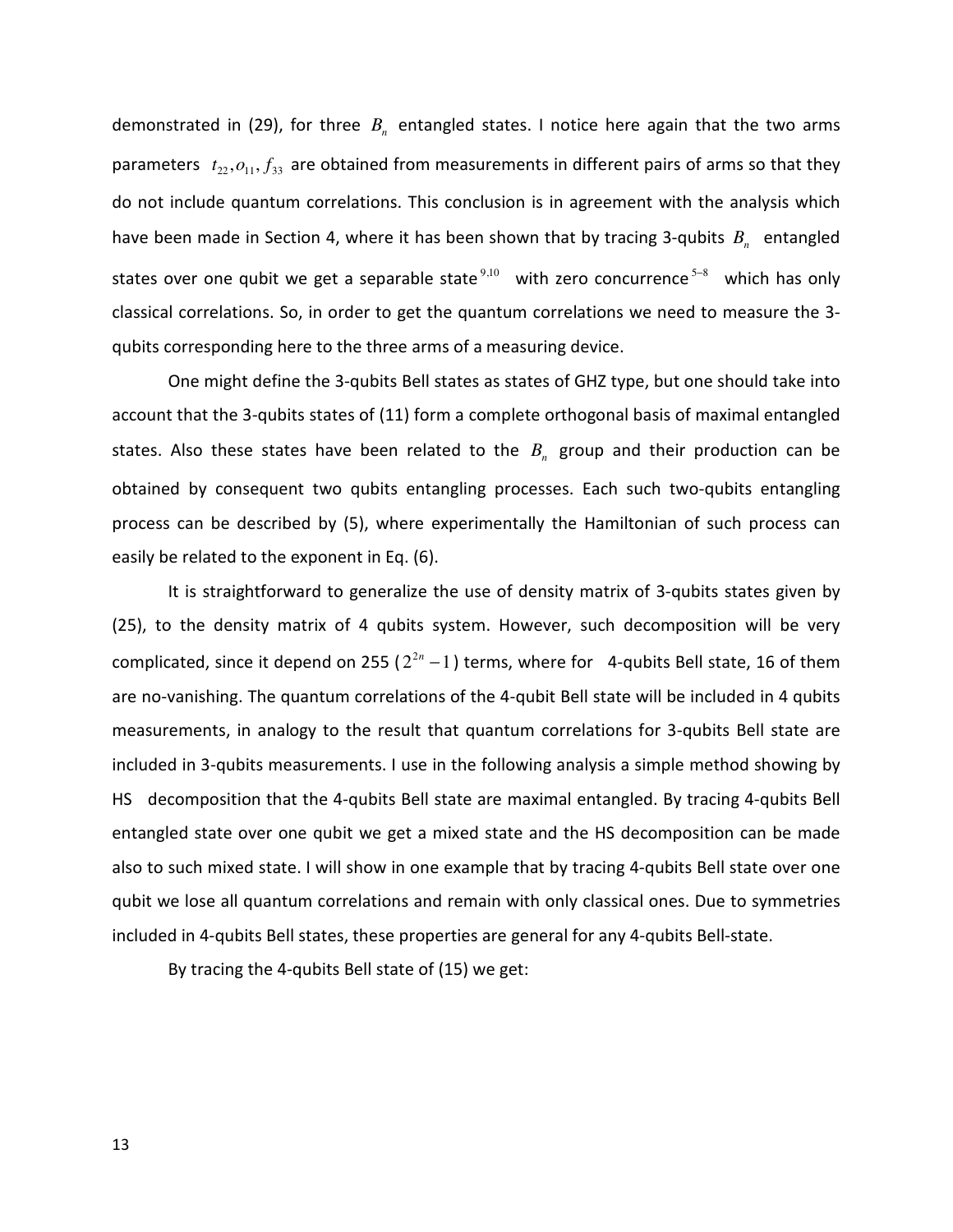$$
8\rho_{A,B,C} = 8Tr_D |B'1\rangle \langle B'1| =
$$
  
\n
$$
\left\{ |0\rangle_A |0\rangle_B |0\rangle_C - |0\rangle_A |1\rangle_B |1\rangle_C - |1\rangle_A |0\rangle_B |1\rangle_C - |1\rangle_A |1\rangle_B |0\rangle_C \right\}.
$$
  
\n
$$
\left\{ \langle 0|_A \langle 0|_B \langle 0|_C - \langle 0|_A \langle 1|_B \langle 1|_C - \langle 1|_A \langle 0|_B \langle 1|_C - \langle 1|_A \langle 1|_B \langle 0|_C \rangle \right. \\ \left. + \left\{ |1\rangle_A |1\rangle_B |1\rangle_C - |0\rangle_A |1\rangle_B |0\rangle_C - |1\rangle_A |0\rangle_B |0\rangle_C - |0\rangle_A |0\rangle_B |1\rangle_C \right\}.
$$
  
\n
$$
\left\{ \langle 1|_A \langle 1|_B \langle 1|_C - \langle 0|_A \langle 1|_B \langle 0|_C - \langle 1|_A \langle 0|_B \langle 0|_C - \langle 0|_A \langle 0|_B \langle 1|_C \rangle \right. \right\}
$$
 (30)

The density matrix is given by

| $8\rho_{{\scriptscriptstyle A},{\scriptscriptstyle B},{\scriptscriptstyle C}}$ . |                   |                  |                  |                  |                  |                  |              |                   |
|----------------------------------------------------------------------------------|-------------------|------------------|------------------|------------------|------------------|------------------|--------------|-------------------|
|                                                                                  | $\boldsymbol{0}$  | $\overline{0}$   | $-1$             | $\overline{0}$   | $-1$             | $-1$             | $\mathbf{0}$ |                   |
| $\overline{0}$                                                                   | $\mathbf{1}$      | $\mathbf{1}$     | $\boldsymbol{0}$ | $\mathbf{1}$     | $\boldsymbol{0}$ | $\overline{0}$   | $-1$         |                   |
| $\overline{0}$                                                                   | $\mathbf{1}$      | $\mathbf{1}$     | $\overline{0}$   | $\mathbf{1}$     | $\overline{0}$   | $\overline{0}$   | $-1$         |                   |
| $-1$                                                                             | $\boldsymbol{0}$  | $\overline{0}$   | $\mathbf{1}$     | $\boldsymbol{0}$ | 1                | 1                | $\theta$     | (31)<br>$\bullet$ |
| $\boldsymbol{0}$                                                                 | $\mathbf{1}$      | $\mathbf{1}$     | $\overline{0}$   | $\mathbf{1}$     | $\boldsymbol{0}$ | $\overline{0}$   | $-1$         |                   |
| $-1$                                                                             | $\boldsymbol{0}$  | $\boldsymbol{0}$ | $\mathbf{1}$     | $\boldsymbol{0}$ | $\mathbf{1}$     | 1                | $\theta$     |                   |
| $-1$                                                                             | $\boldsymbol{0}$  | $\boldsymbol{0}$ | $\mathbf{1}$     | $\boldsymbol{0}$ | $\mathbf{1}$     | 1                | $\theta$     |                   |
| $\overline{0}$                                                                   | $\qquad \qquad -$ |                  | $\boldsymbol{0}$ | $-1$             | $\boldsymbol{0}$ | $\boldsymbol{0}$ | 1            |                   |

The mixed state density matrix of (31) can be written as

$$
8\rho_{A,B,C} = (I)_A \otimes (I)_B \otimes (I)_C + (I)_A \otimes (\Sigma_y)_B \otimes (\Sigma_y)_C +
$$
  
\n
$$
(\Sigma_y)_A \otimes (\Sigma_y)_B \otimes (I)_C + (\Sigma_y)_A \otimes (I)_B \otimes (\Sigma_y)_C
$$
\n(32)

Although the HS decomposition includes correlated  $\Sigma_{y}$  operators in two arms of a measuring device they are in different arms pairs: AB or BC or AC. Since they do not include interference terms in the same arms pair, (32) includes only classical correlations. The conclusion is that by tracing the Bell state (15) over one qubit we lose all quantum correlations. Although we analyzed only one example, due to symmetries of Bell states the conclusion is quite general: by tracing over one qubit of any 4-qubit state, all quantum correlations are lost.

## 6. Summary and discussion

In the present work we have developed large n-qubits (n>2) general Bell entangled states, which have properties analogous to those of the 2-qubits Bell states. The unitary matrix *R*, included in the  $B_n$  representation for the  $\sigma_i$  operators in (2), can be considered in QC as a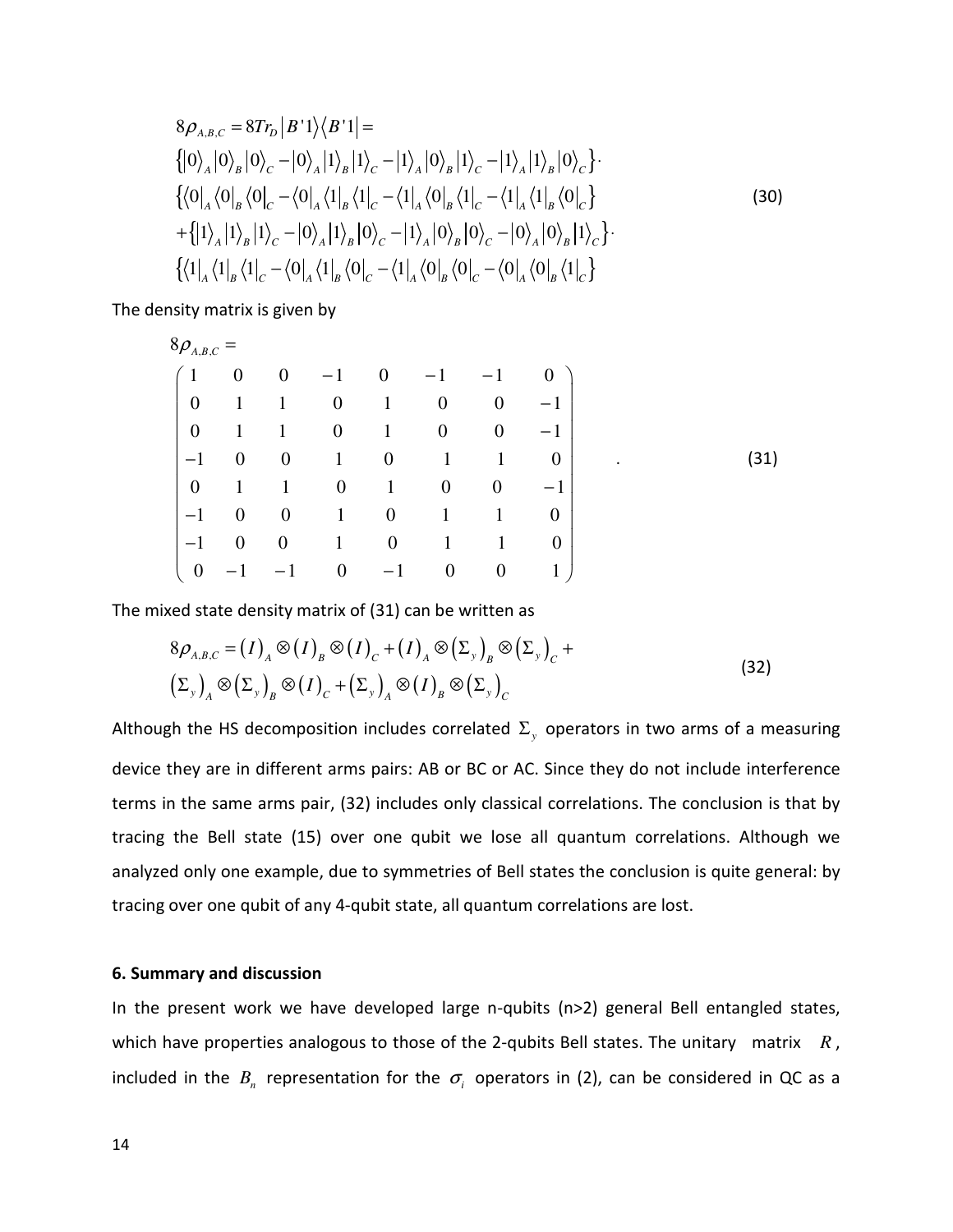special universal gate satisfying also the Yang Baxter equation.<sup>12</sup> We use for our systems a finite representation for the  $B_n$  group given by (4) as  $\sigma_1, \sigma_2, \dots, \sigma_{n-1}$ . In order to get all possible unitary transformations in QC we need to add single qubits transformations to the present universal gates.<sup>12</sup>

The present method for producing general entangled n-qubits Bell states ( $n > 2$ ) has been analyzed in Section 3. By operating on the computational basis of n-qubits states with the unitary multiplication operator  $\sigma_1 \sigma_2 \cdots \sigma_{n-1}$ , orthonormal entangled Bell states are produced. The general entangled 3-qubit orthonormal Bell states, given in (11), are produced by operating with  $\sigma_1 \sigma_2$  on the 3-qubits computational basis of states. 4-qubit orthonormal Bell basis of states are obtained by operating with the Braid multiplication  $\sigma_1 \sigma_2 \sigma_3$  on the 4-qubits computational basis of states, as demonstrated in (15) for one example. The analogies between the 3-qubits and 4-qubits Bells and those of the 2-qubitas states have been discussed.

 By tracing entangled 3-qubits Bell states over one qubit we get mixed states which are analyzed by concurrence <sup>5–8</sup> and Peres-Horodecki criterion.<sup>9–10</sup> . We demonstrated in (21-24), calculation in which by tracing over one qubit from a certain 3-qubits entangled Bell state we obtain a mixed state with zero concurrence which is separable, so that it has only classical correlations. Due to the symmetry properties of the states of (11) we find that by tracing over any qubit from any 3-qubits Bell state, we lose all quantum correlations. We generalize such property to any n-qubits Bell states where by tracing over any n-2 qubits we get a mixed state with zero concurrence which is separable.

 We analyzed the density matrix of 3-qubits system by using HS decomposition which for such system includes 63 parameters. We find that the quantum correlations for 3-qubits Bell state are included in measurements over the 3-qubits. The correlations between measurements of two qubits, are only classical correlations, as in the HS decomposition they are obtained by different arms combinations so that they do not include interference terms necessary for quantum correlations. We have shown, by using HS decompositions that by tracing the 4-qubit Bell state (15) over one qubit we obtain a mixed state which has only

15